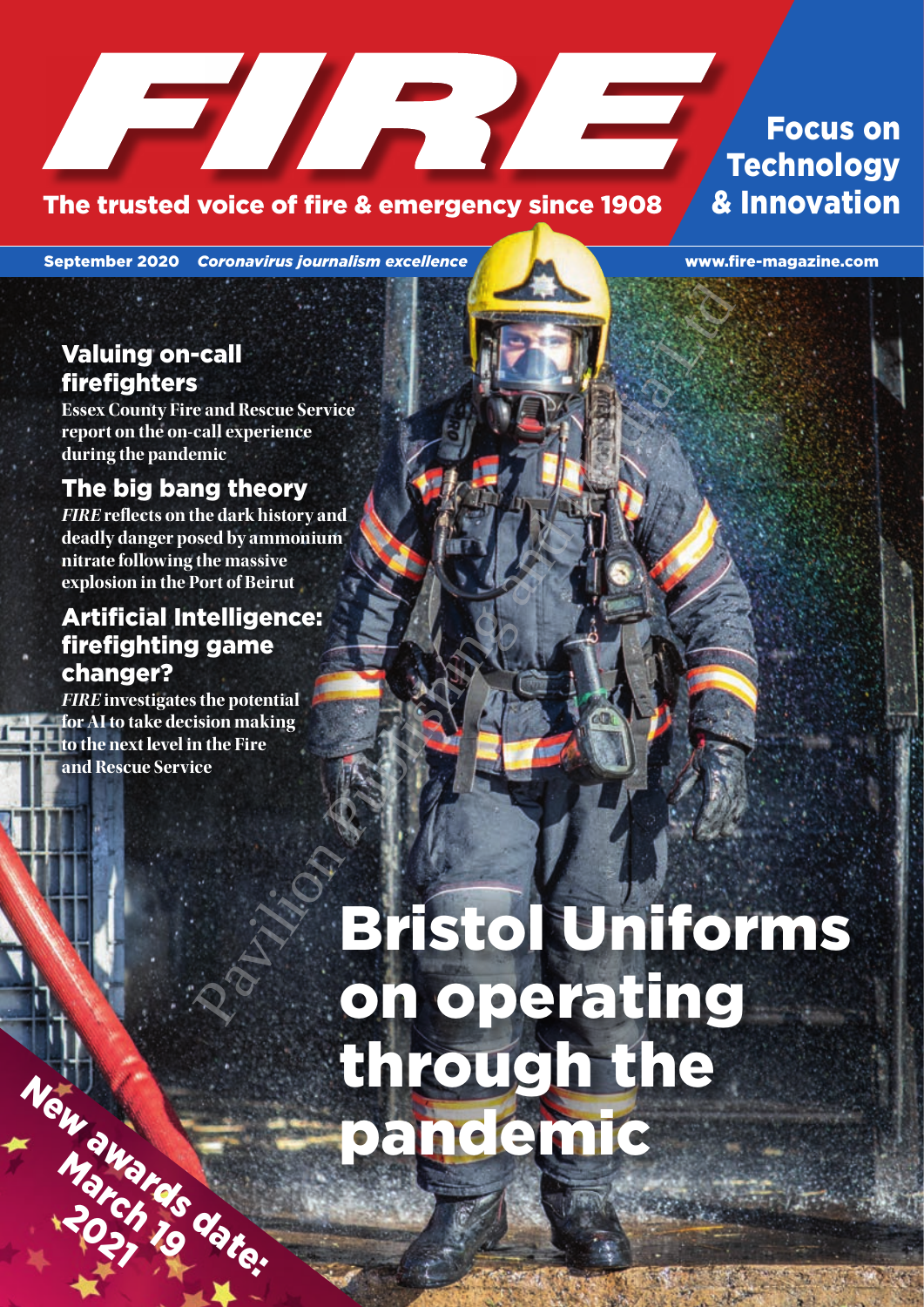



**Author Ian Mitchell, Joint Managing** 

**The global effects of the Coronavirus pandemic continue to evolve rapidly, presenting huge challenges for all businesses in the industry. As a supplier of PPE and managed services to the UK's fire and rescue services, Bristol Uniforms qualifies as an essential service that must remain operating if possible. Ian Mitchell, Joint Managing Director of Bristol Uniforms, explains how the company has navigated through these difficult times**



**New screens help to protect office staff**

## Steering a business through a pandemic Anthon Lin Mitchell, Joint Mindrey in the company of Bristol Uniforms, explains how<br>
the company has navigated through<br>
these difficult times<br>
Company has navigated through<br>
these difficult times<br>
Company has navigated thr

## Early challenges

Bristol Uniforms began to feel the first effects of the Coronavirus pandemic well before lockdown in the UK. We have a network of distributors supplying customers around the globe and we rely on suppliers and manufacturing contractors based in many different countries. We have weavers based in Spain, for example, and gloves are sourced from Germany. Our principal supplier of leather boots is Jolly, a specialist boot manufacturer based in the Lombardy region of Italy.

On March 8 this region went into lockdown and Jolly had to close completely. Fortunately, since we had been preparing for Brexit, we had pre-ordered a fair amount of stock from our European suppliers in the event that future trading became difficult. We were just about able to manage with existing boot stocks until their lockdown eased. Then on March 16 we were very concerned to hear that the Czech Republic, where two of our manufacturing contractors are based, was closing its borders. It was a huge relief when we received confirmation that commercial freight was able to pass through.

During this period, we had conversations with many customers who were concerned about what might happen if we had to cease operating. As essential key workers, firefighters would of course continue to work during lockdown. Their PPE would need cleaning and repairing, and many were expecting deliveries of new kit. As an important supplier to the emergency services it was clear that we too would need to keep operating to support them.

Since we have a mature Business Continuity Plan (BCP) and Committee, we were able to immediately enact contingency plans in case any of our facilities were affected by a coronavirus outbreak. We have two Service Centres operating in different parts of the country (Bristol and London), so we were able to reassure our customers that we would have been able to manage the cleaning and maintenance of kit if one were to close. As an additional back-up, we have BCP arrangements with a commercial laundry in Bath that would step in if both sites were compromised.

## Lockdown

When lockdown in England was announced on March 23, I can remember watching Boris Johnson's briefing on TV. Even though we were expecting this news, it felt like a dramatic moment. Almost immediately, I began to receive phone-calls from our site managers to confirm whether our facilities would be open the next day. Understandably, some of our staff felt concerned about coming in, and it was paramount that we had a clear plan

*"With all these new practices and procedures in place, we did our best to continue working to our usual high standards, providing our customers with a reliable service"*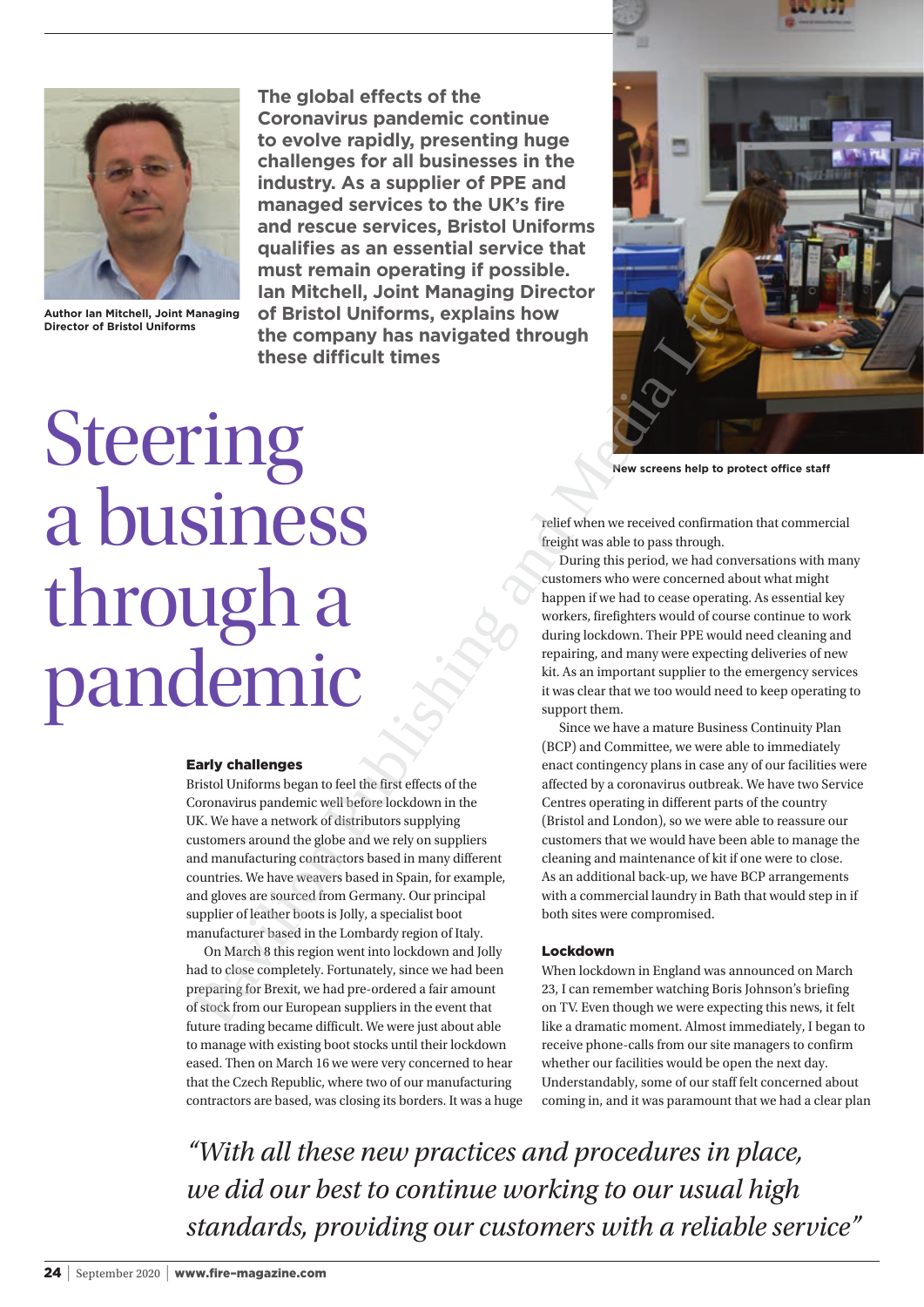



**The new social distancing sizing mat**

of action to reassure them that we could operate as safely as possible without putting staff at risk.

The following morning, we quickly and carefully put a number of new measures in place. The workforce would need to be separated by two metres which meant re-evaluating all our workspaces. Our machinist stations in the factory were already a good distance apart, but where we could we provided additional space. We introduced a one-way system in our storage facilities to protect warehouse staff. The open-plan office area was more of a challenge, so most of our office staff were asked to work from home with laptops. Our IT team had a huge undertaking that morning, allocating laptops and screens to everyone (they were very hard to source at the time) and providing access and training for everyone to work securely. They did a sterling job and all remote staff were up and running in a very short space of time. The new social distancing alternal metallic associal control of the new social distancing alternal metallic space. The controlline and metallic space is the properties of the following more properties and properties and pr

![](_page_2_Picture_5.jpeg)

**Hand sanitisers and social distancing in the workplace**

From March until May, we were provided with very little guidance from the government on how to continue operating as a key business, and we were left to make our own decisions on how best to keep our staff safe. We decided against masks (other than for service centre roles that already required them) as we were able to establish social distancing, and also, based on World Health Organisation guidance, decided against gloves, instead encouraging handwashing and hand sanitising. Fortunately, we had recently ordered new hand-sanitiser stations in the factory to accompany new finger-print touch screens for clocking-in. Our stock soon ran low in the rush of demand, but we eventually secured a contract with Initial for a regular supply.

## Supporting the Workforce

With all these new practices and procedures in place, we did our best to continue working to our usual high standards, providing our customers with a reliable service. Our employees' safety was put first and we had to find new ways of being flexible and adaptable with working hours. Some were at high risk or shielding, many had childcare responsibilities, some had periods of absence when having to self-isolate with family members.

It quickly became clear that we needed to provide staff with evidence of their keyworker status. Parents needed to provide proof for schools so that their children could continue to attend, and a few members of staff were stopped by the police on their way into work and asked to explain why their journeys were essential. But obtaining official keyworker status from the Home Office was surprisingly slow. We did eventually receive a letter confirming that we were an essential service, but in the interim, I made sure that all staff had a letter from me confirming their keyworker status.

A few weeks into lockdown we realised that we had too many of the office staff working from home and it was difficult to get things done. Instead we began alternating staff in the office and put up screens separating desk